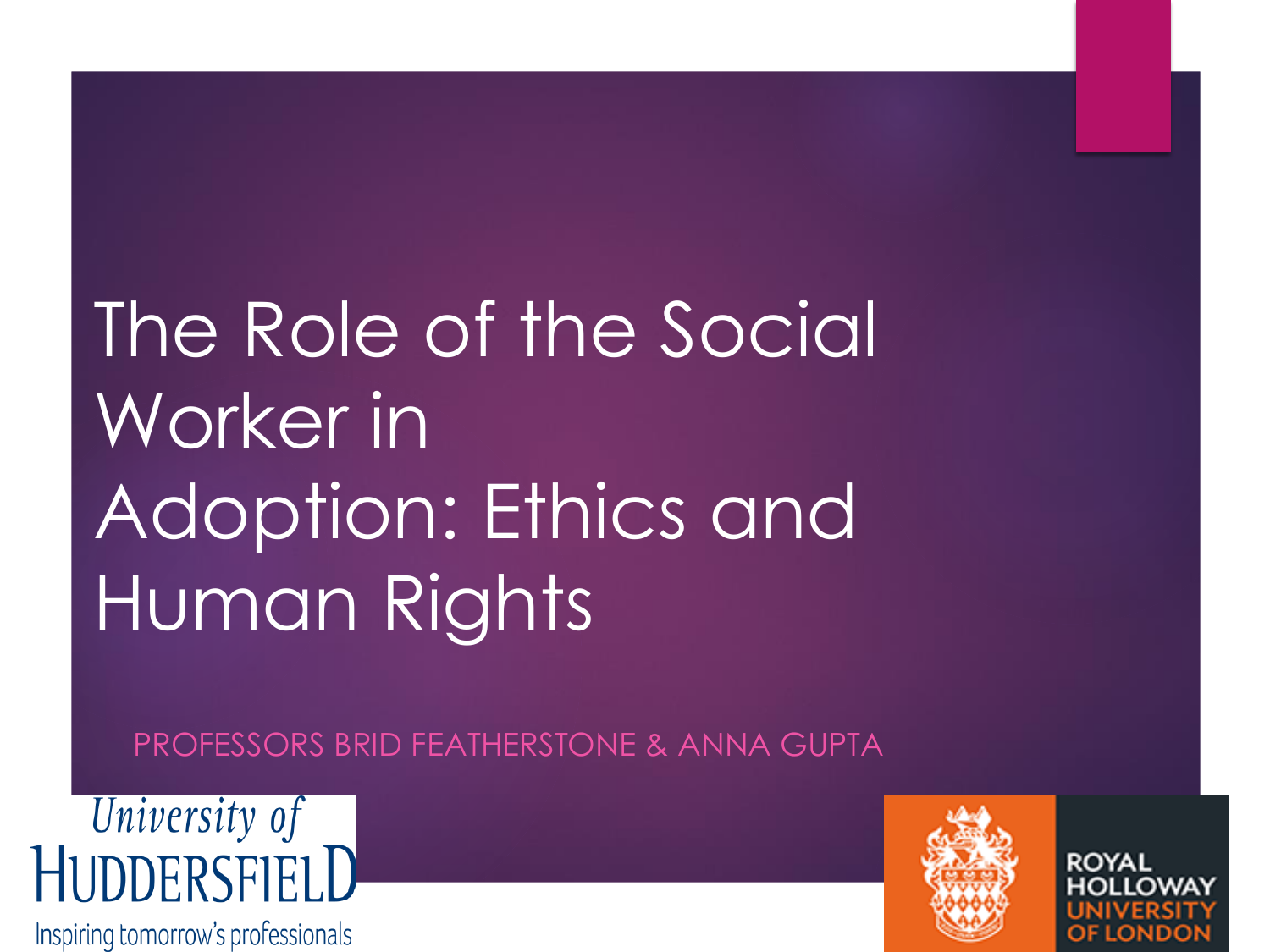# **Outline**



- ▶ Methods and participants
- $\blacktriangleright$  Key messages: the role of adoption in UK
- $\blacktriangleright$  Key messages: the role of the social worker in adoption, ethics and human rights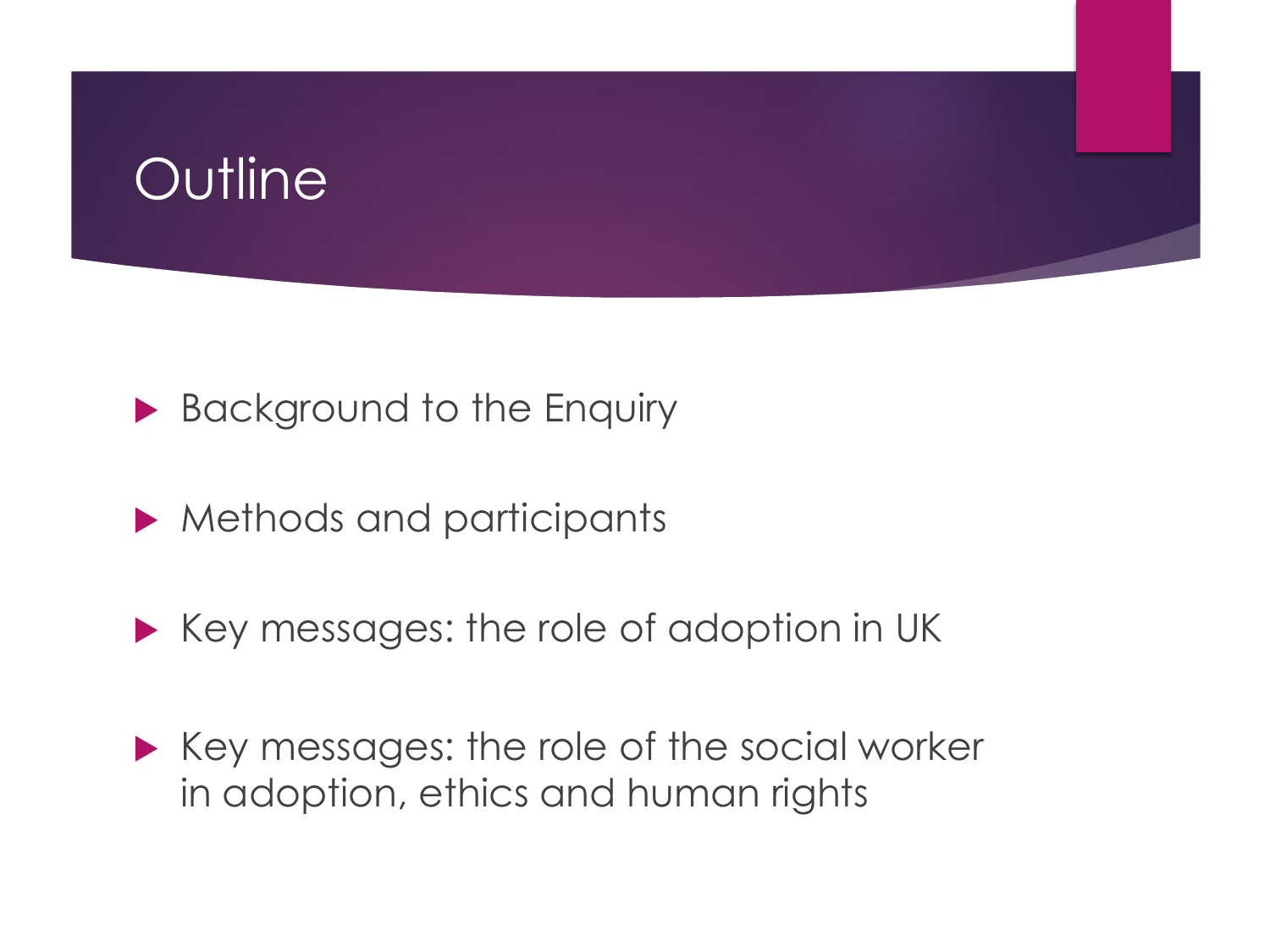#### Background

- ▶ BASW policy, ethics and human rights policy committee
- Developments since 2010 particularly
- ▶ Non-consensual nature of adoption and challenges from Europe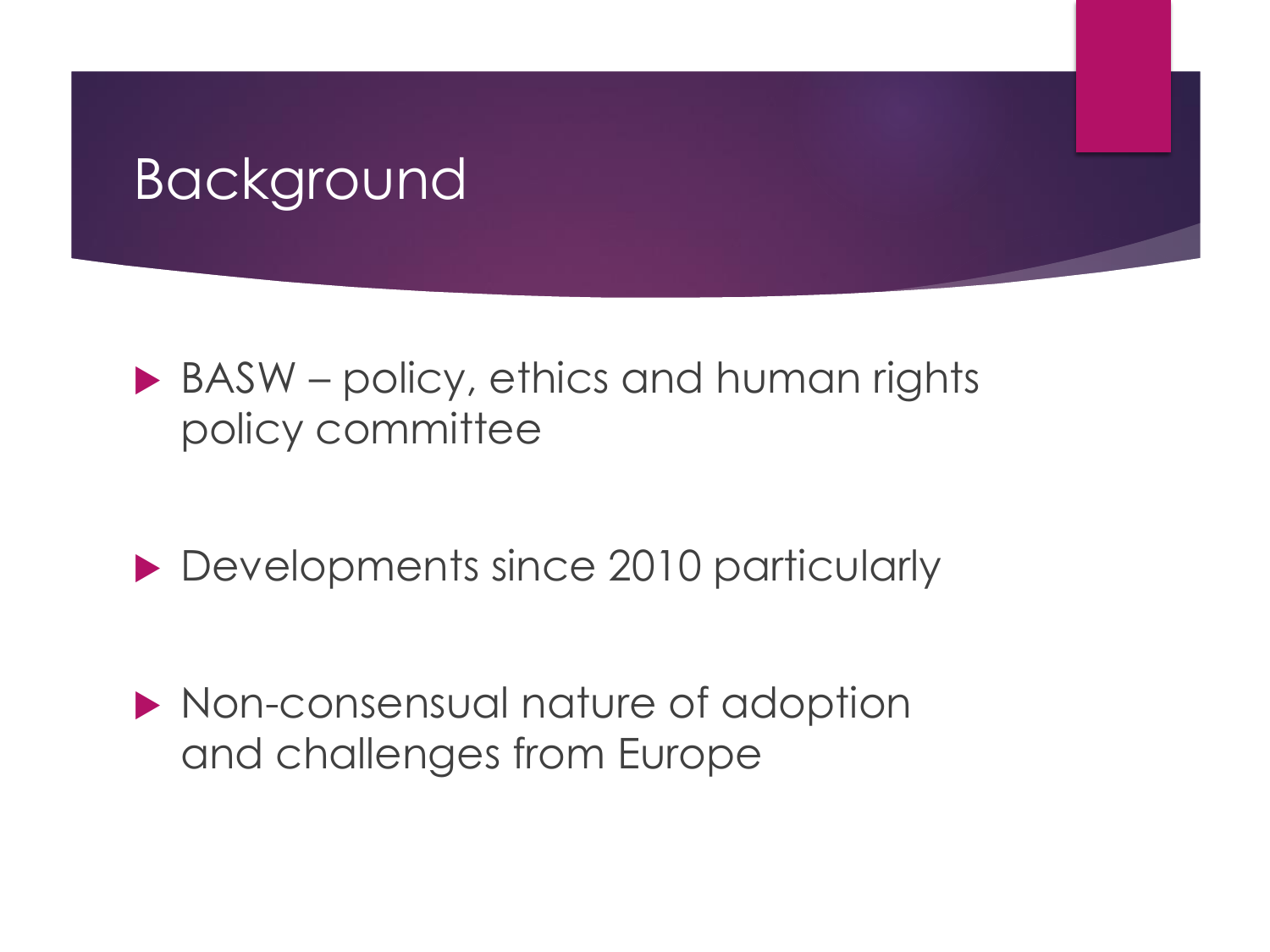#### **Methods**

- $\blacktriangleright$  Seminars
- Questionnaires
- $\blacktriangleright$  Interviews
- **Focus groups**
- A scoping review of the literature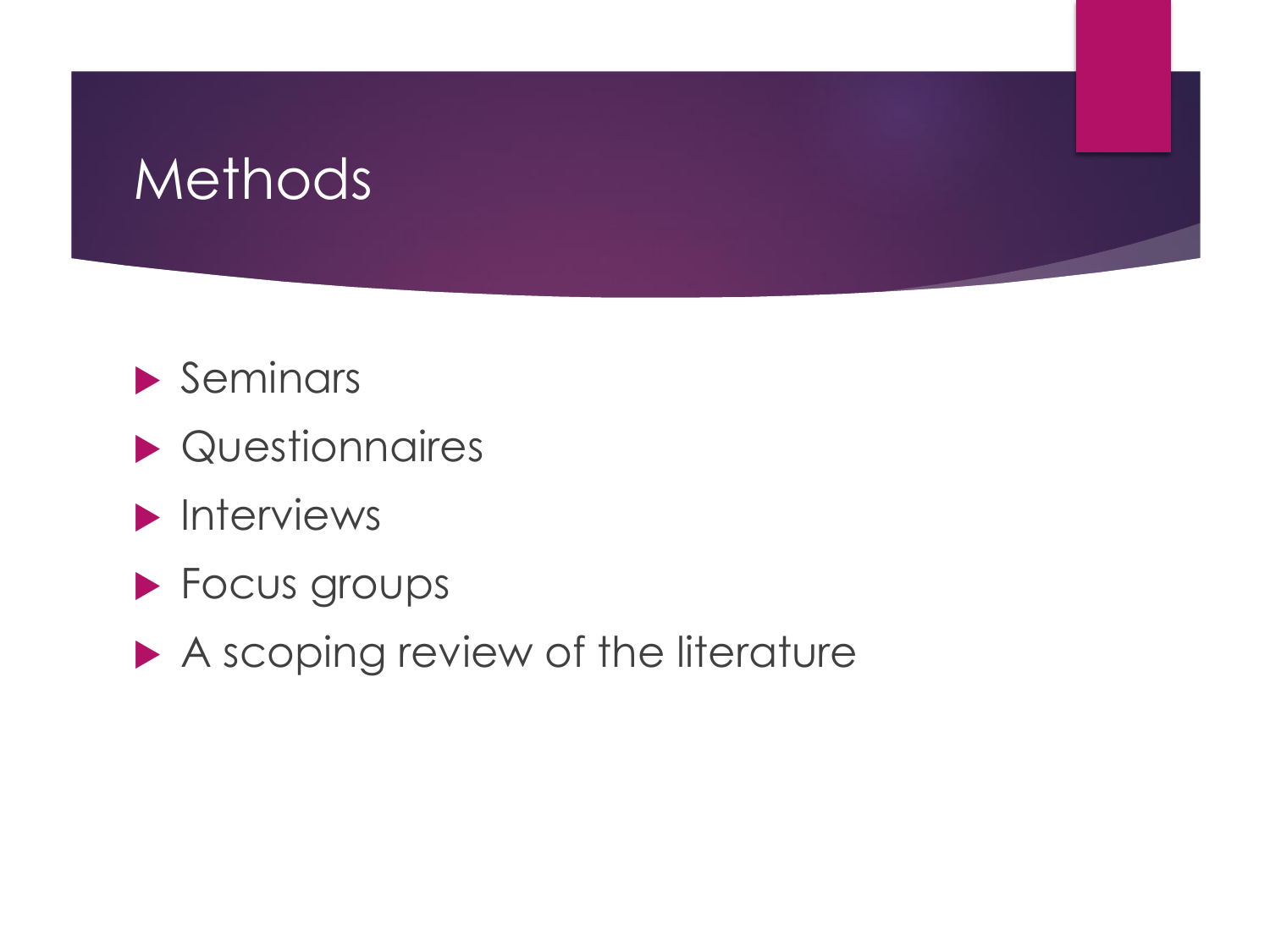#### Defining ethics

 We defined ethics as follows: *In its broadest sense ethics is concerned with looking at what is the right thing to do and what ought to be done. Ethics help us consider the benefits of actions or decisions for individuals, groups or society in general and the importance of the values and principles behind our decisions. So it moves us beyond questions such as 'does this policy work?' and it makes us consider questions such as 'is this policy right?'*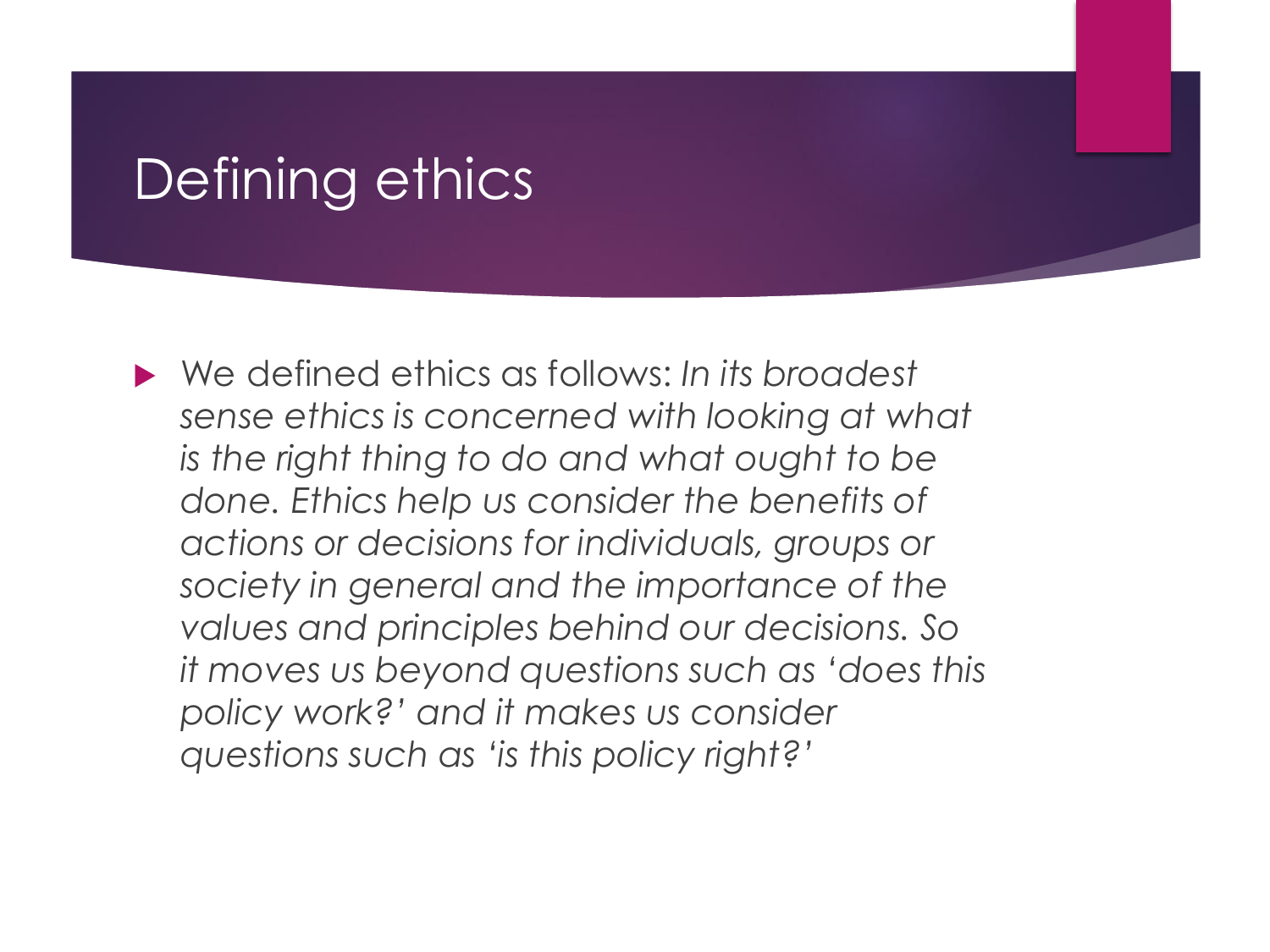# Defining human rights

 *Broadly speaking, we see human rights as emphasising our common humanity and the importance of social, economic, political, and legal rights. So in the context of this enquiry a crucial question is whether all families can use the economic, social, legal and political rights they need to ensure their children's safety and wellbeing.*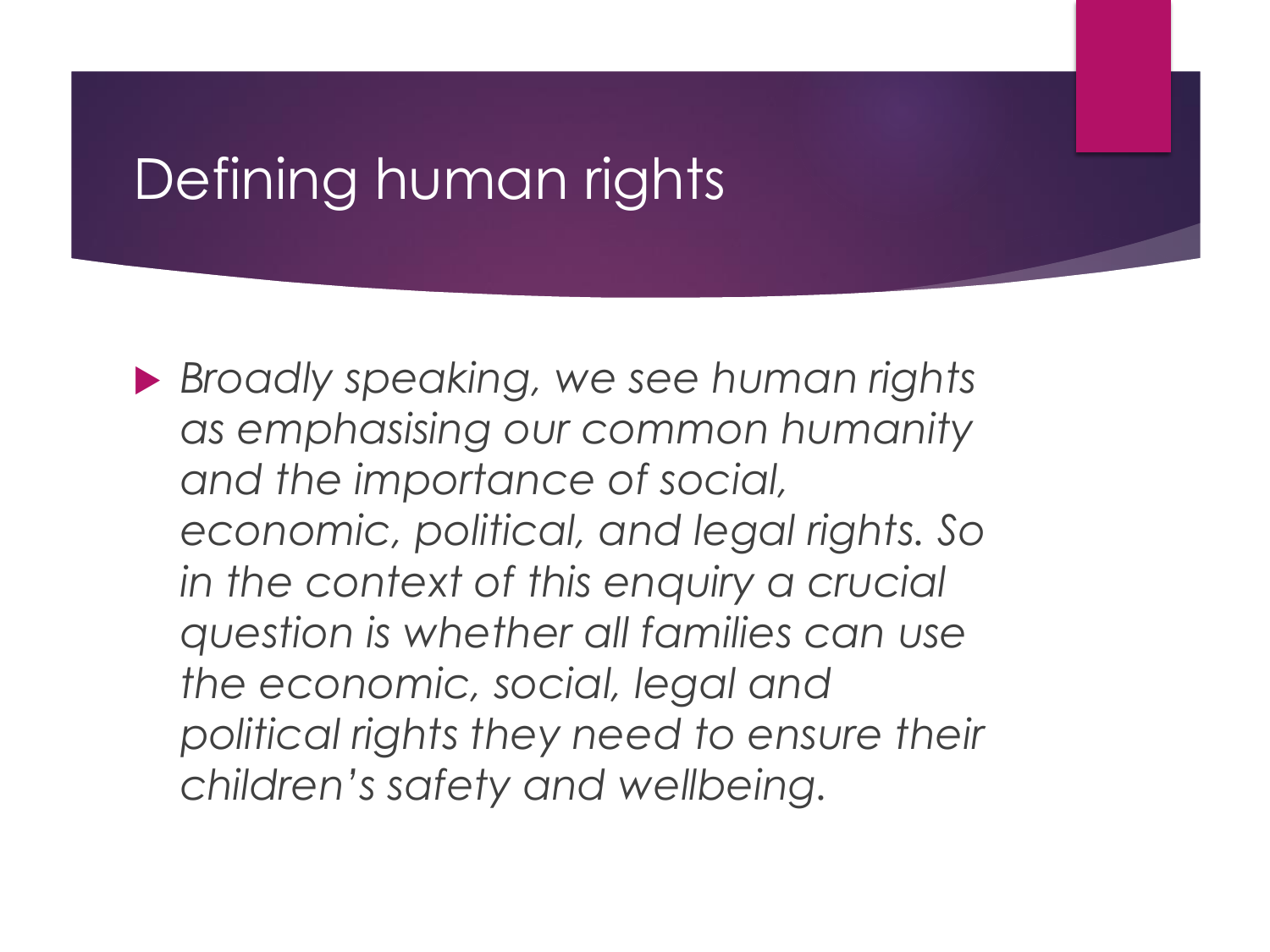# **Participants**

- 105 social workers
- 56 birth family members
- 44 adoptive parents
- ▶ 32 adopted people
- 15 legal personnel
- ▶ 24 academics
- ▶ 24 related professionals
- **13 organisations**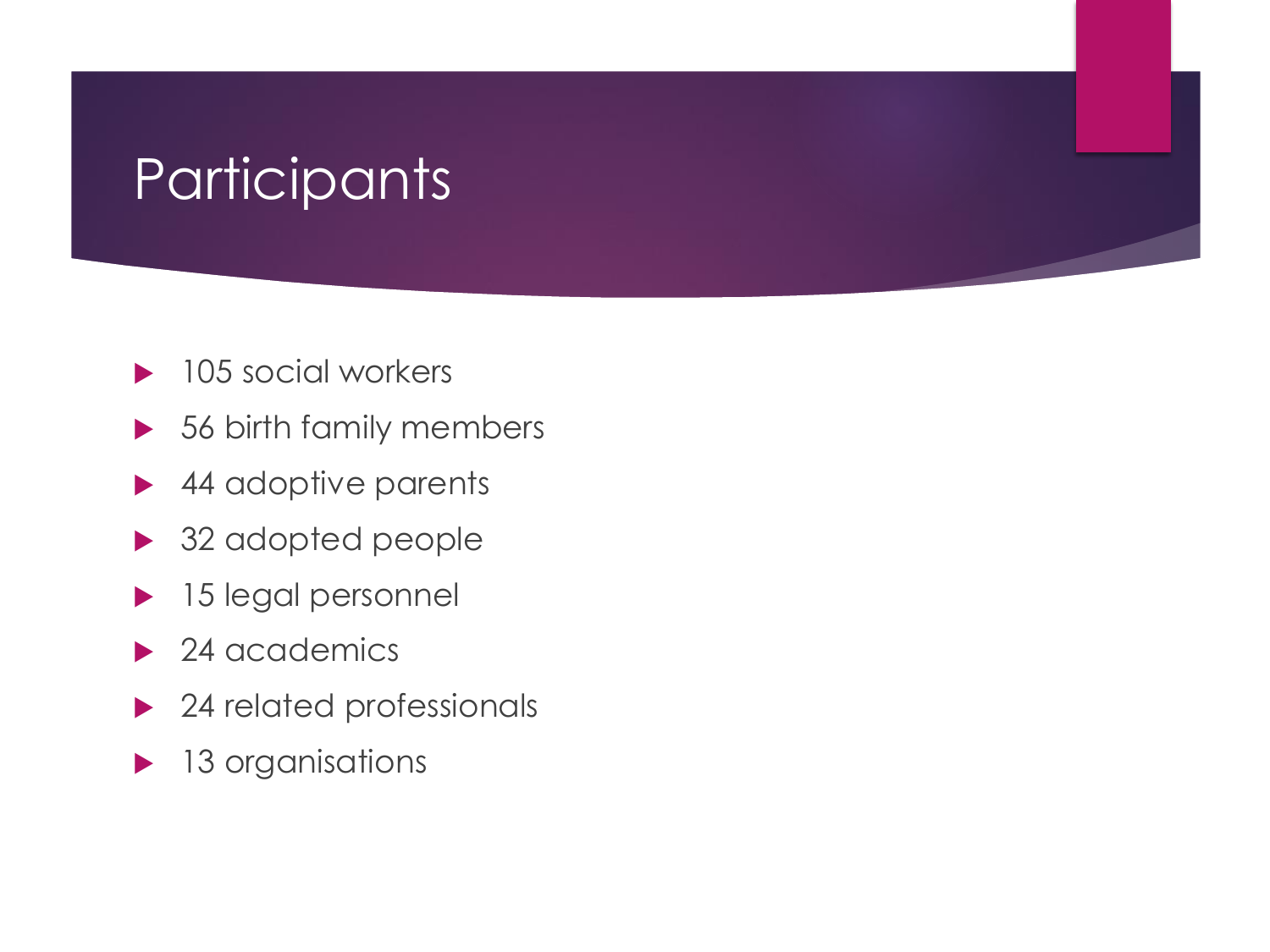#### Some thoughts on the process

- $\blacktriangleright$  The seminars, in particular, provided a unique and dynamic space for hopeful and helpful conversations between those who do not normally have such opportunities
- **Fig. 3** Telling and hearing stories were central and very powerful aspects
- Challenging myths and offering opportunities for re-appraisal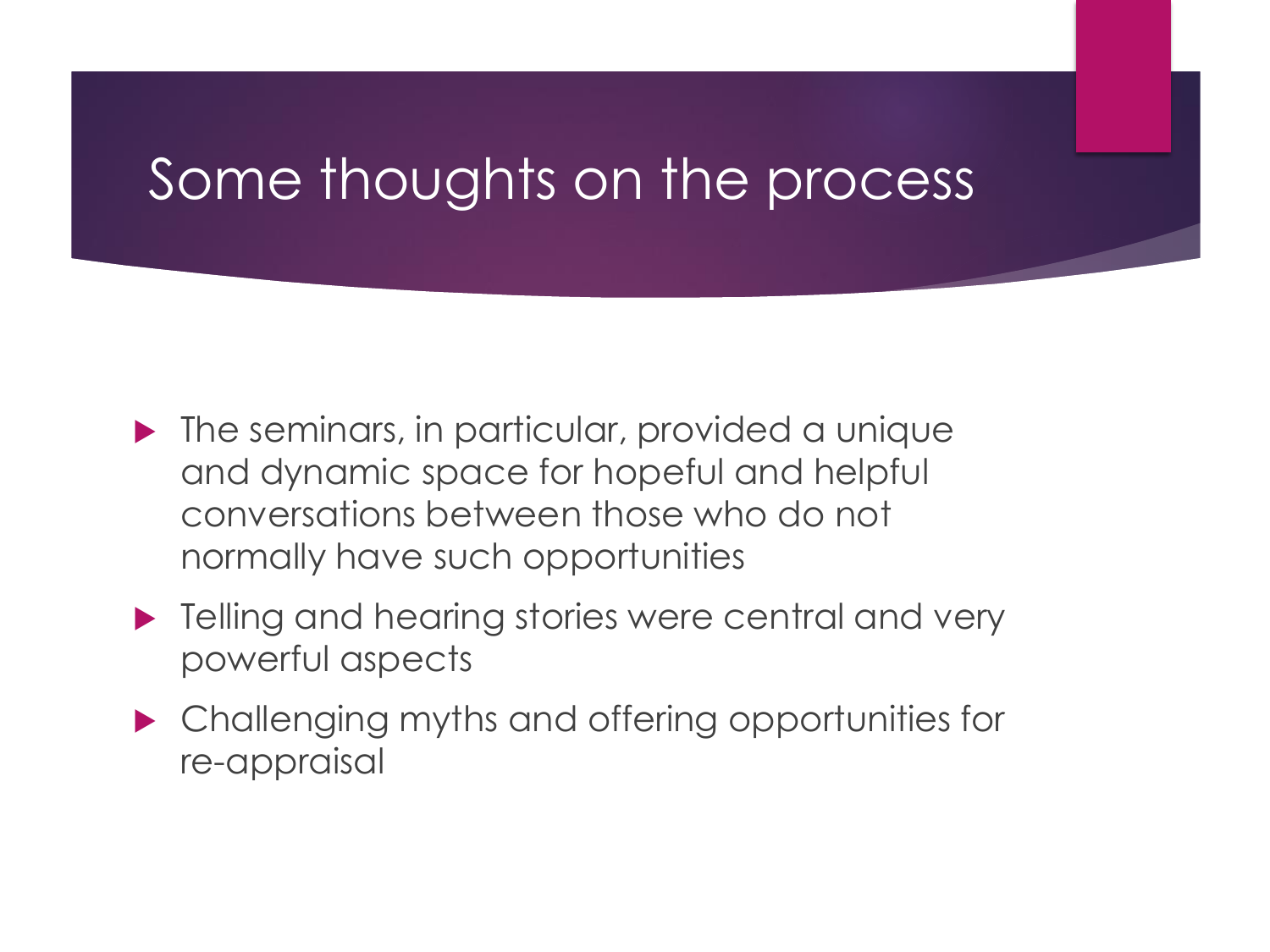#### The use of adoption: key messages

- **Limited evidence of views that saw** adoption as either wholly good or wholly bad
- ▶ But a very emotive area with powerful feelings mobilised….
- **Focus was on how it was being used** in specific contexts
- **Focus also on the model of** adoption being used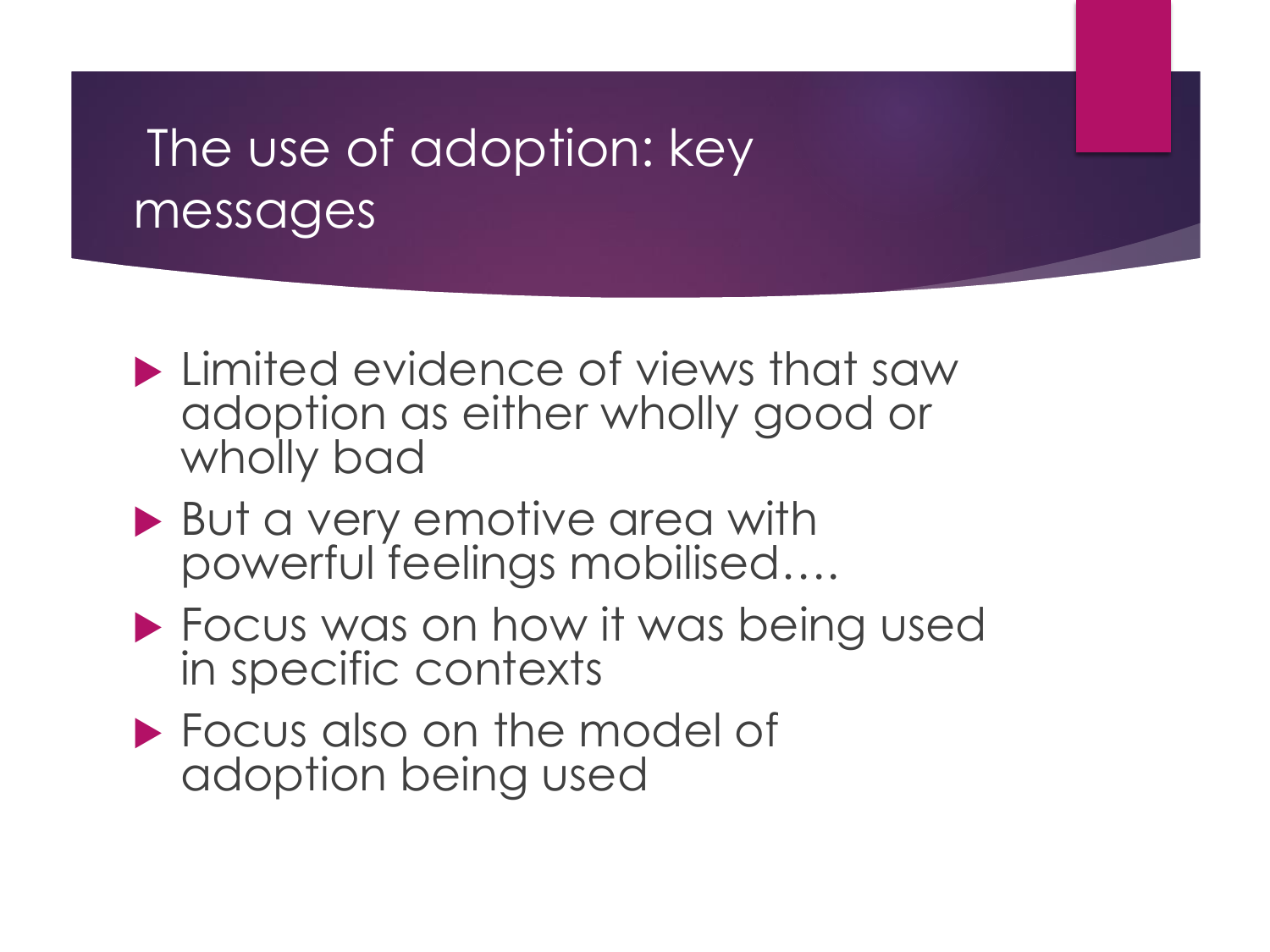#### The use of adoption: key messages

- All voices need to be heard
- Problem of the 'happy ever after narrative'
- $\blacktriangleright$  The status of adoption and its relationship to other permanence arrangements needs continued discussion
- $\blacktriangleright$  The current model of adoption fails to recognise multiple attachments and complex identities adequately
- **Thus, a rethink of contact arrangements between** adopted children and their families is needed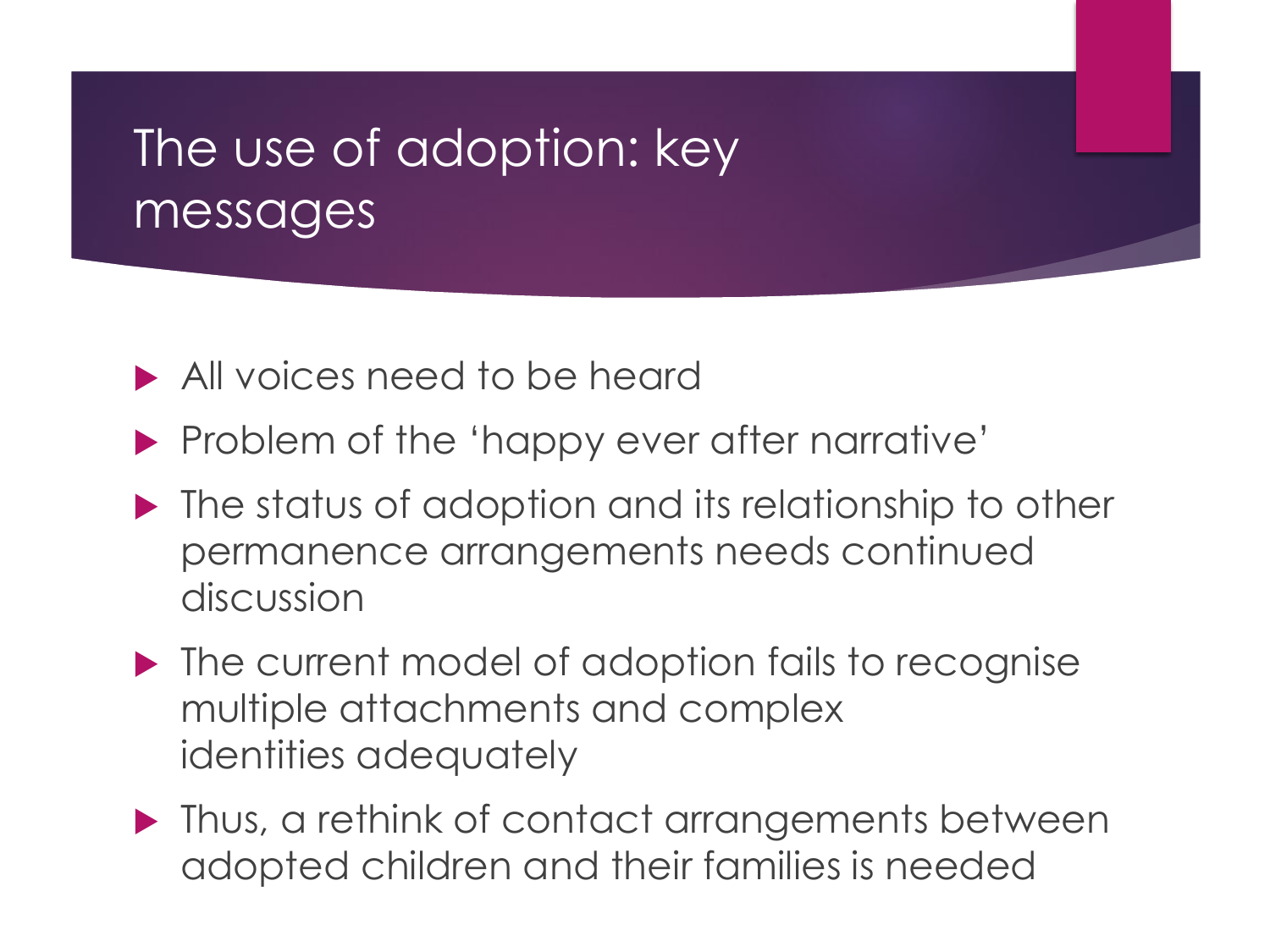# Thinking holistically

- ▶ The use of adoption needs to be discussed in the context of wider social policies and the impact on already disadvantaged families and communities
- Inis is vital in the light of the research evidence on the links between poverty and a child's chances of becoming subject to child protection processes and/or looked after (this is a much misunderstood point)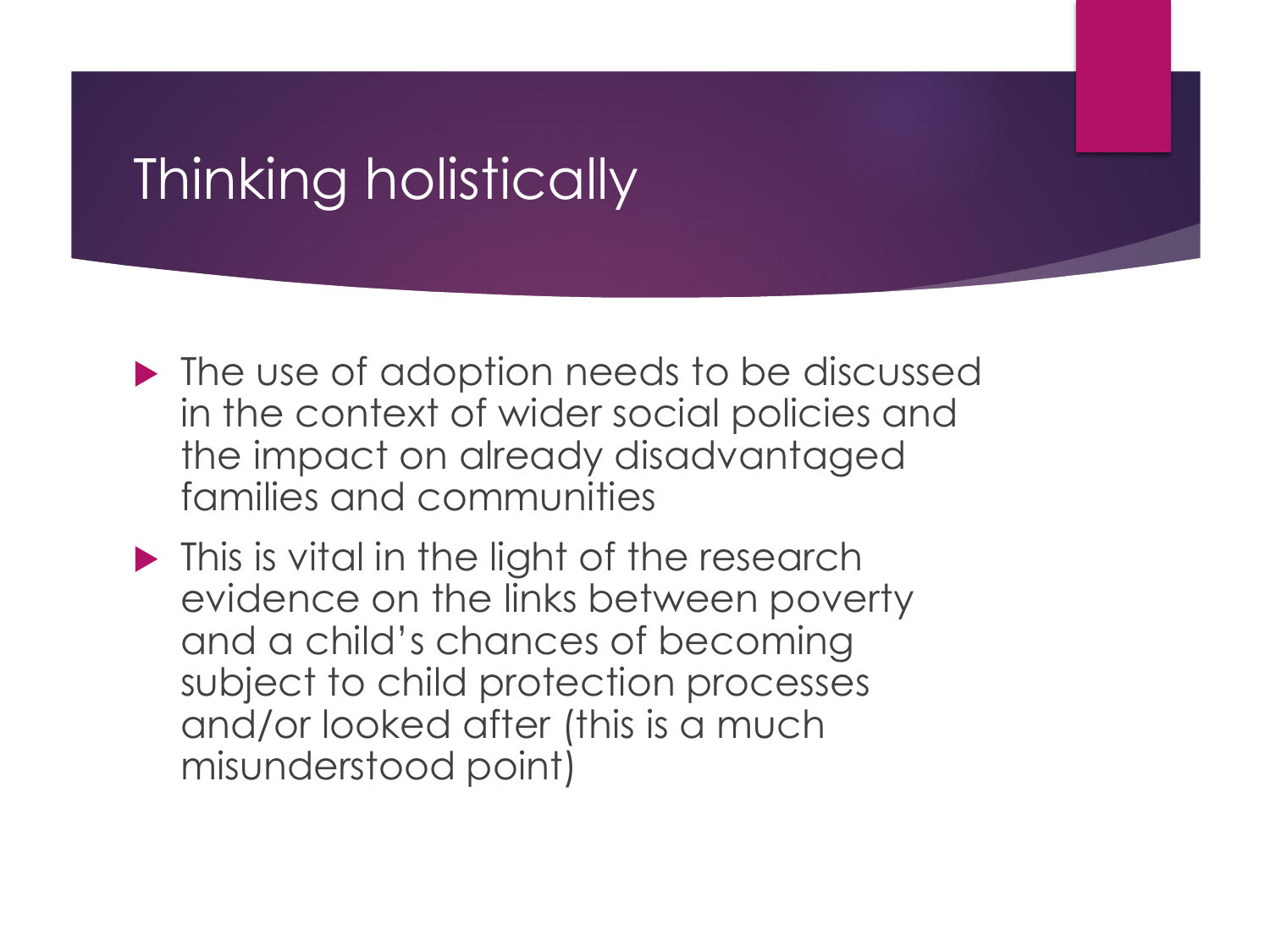# Listening to social workers

- How did they talk about ethics?
- ▶ Evidence of 'ethics work'- austerity, timescales, scorecards
- **Problem with talking of terms of right or wrong**
- **Fragmented roles can mean fragmented** approaches to children and families
- ▶ Delay ...
- ▶ Post adoption issues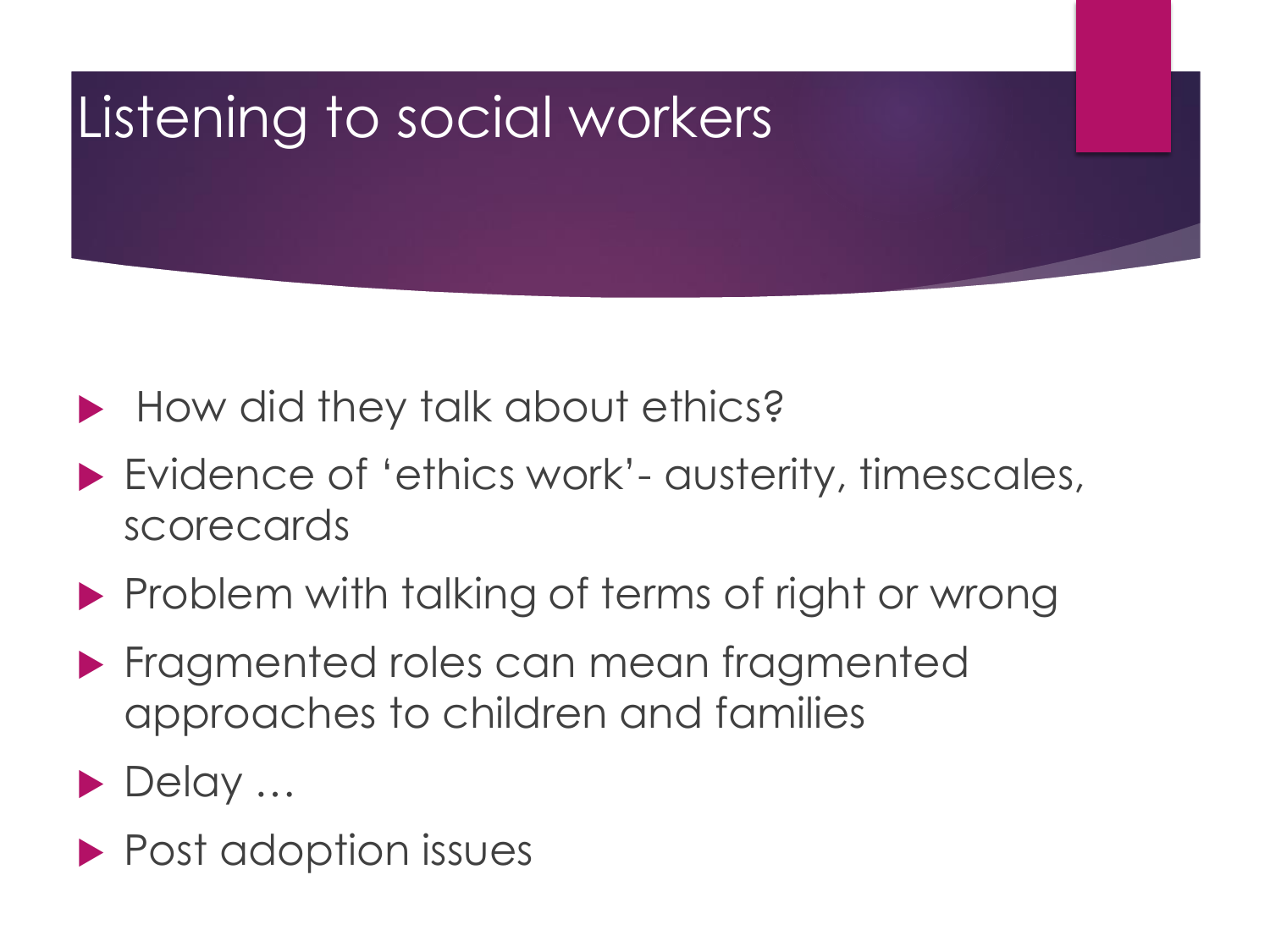

- **Lack of human rights talk (except in** NI)
- Human rights are for adults!
- **In Article Children's welfare or their rights are what matters**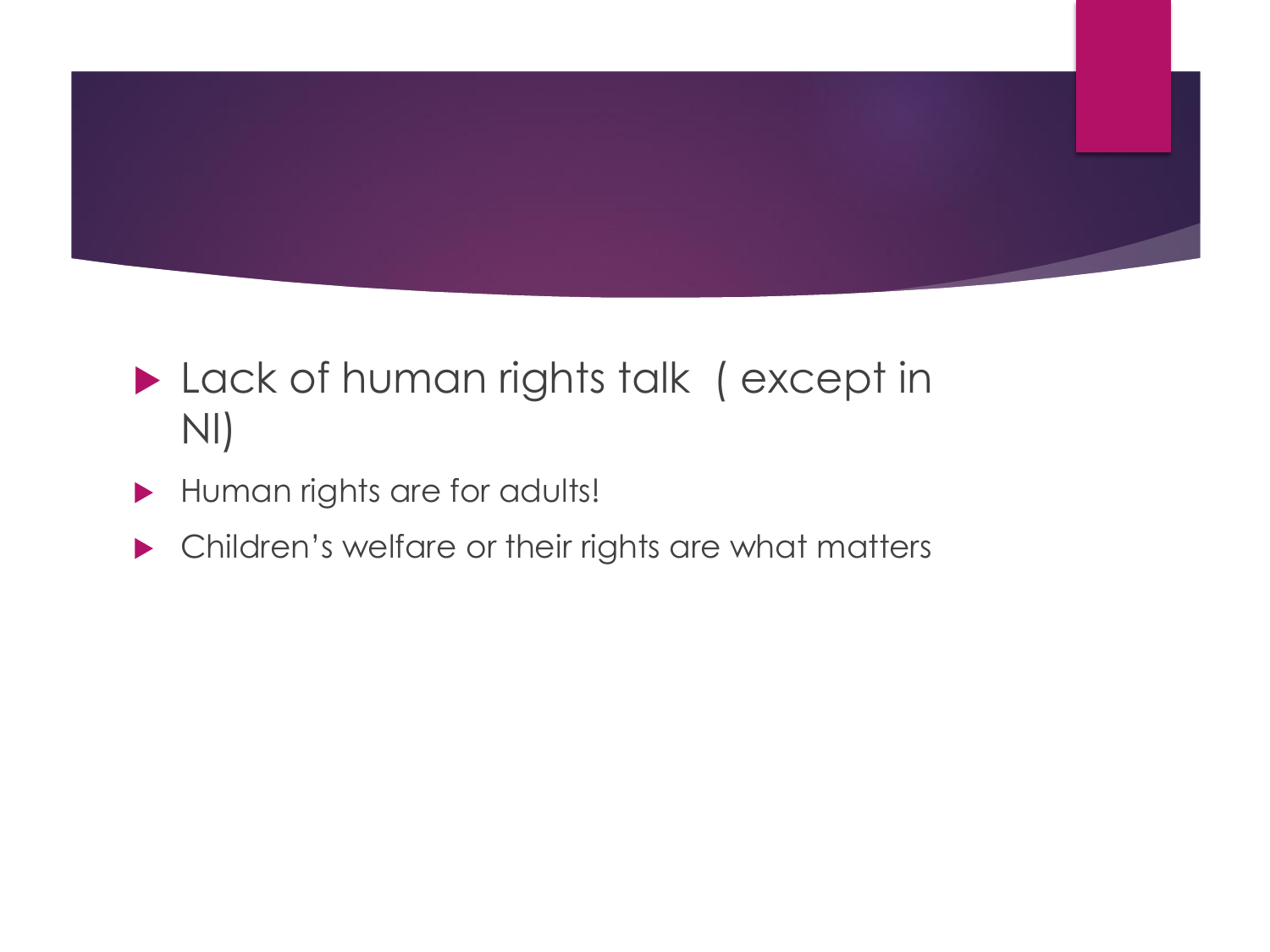# Listening to those who experience social work **services**

- A surprising amount of similarity between accounts of birth and adoptive parents
- ▶ The quality of the relationship is crucial-different outcomes attributed to different workers
- $\blacktriangleright$  Problems with asking for help in a risk dominated climate
- ▶ Complexity of services in post-adoption contexts
- ▶ Some groups are particularly vulnerable ....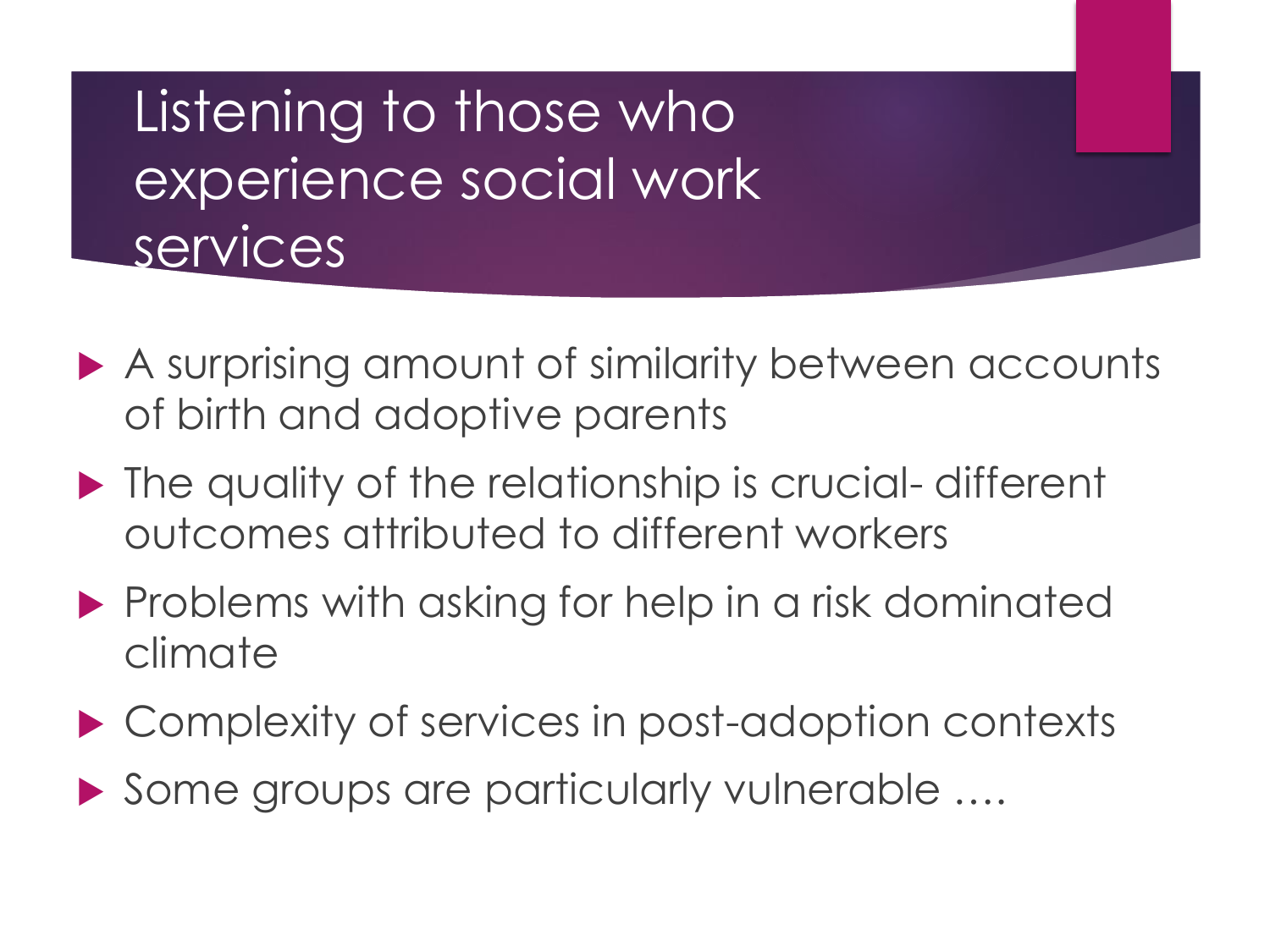

- ▶ Identity a central aspect of adopted people's lives
- Siblings matter
- ▶ CONTACT
- **Letterbox contact is problematic**
- ▶ Post adoption support services need to be available for all and through the lifespan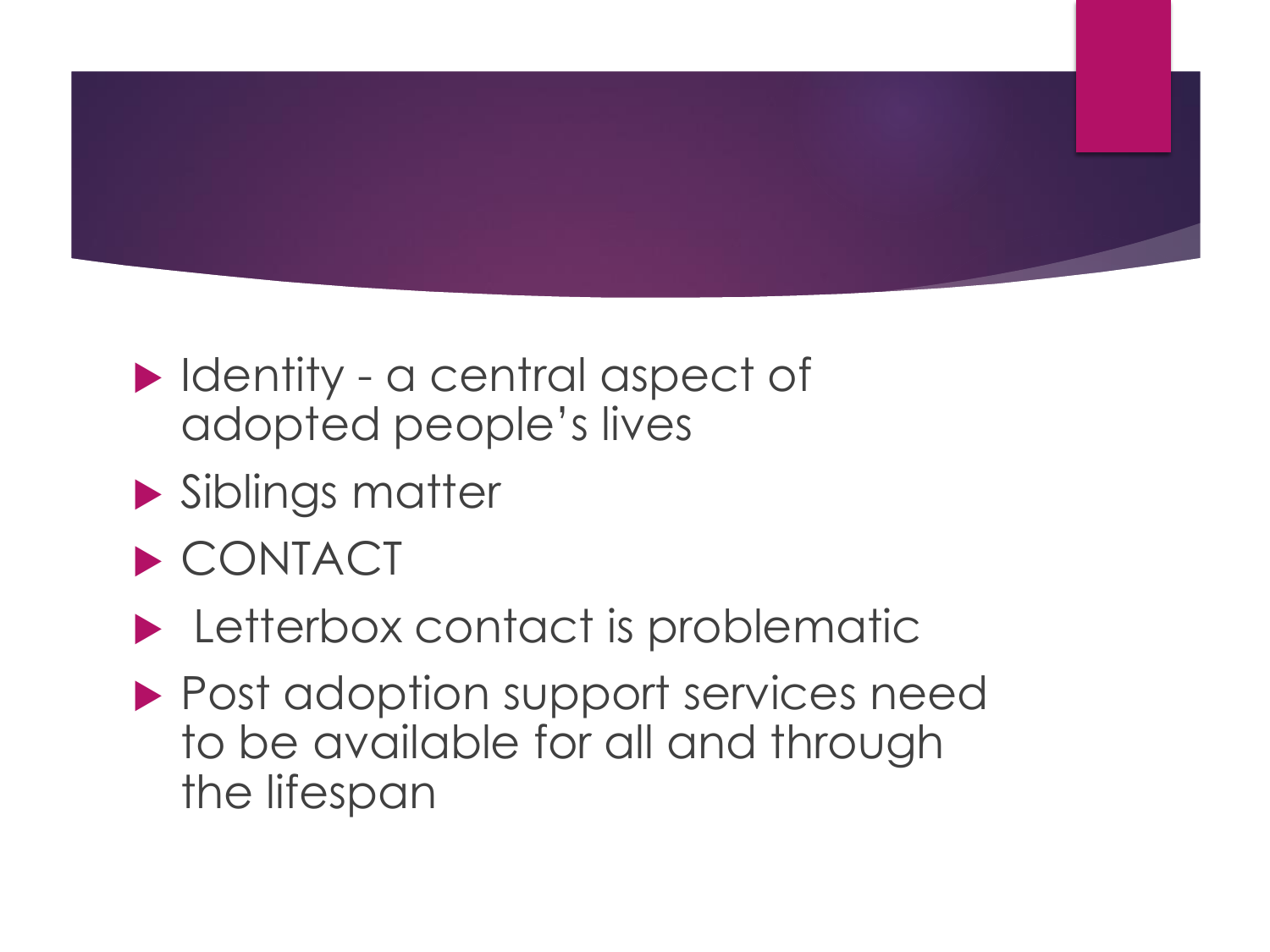#### Some quotes:

- *'Children are part of families – a social worker cannot only be the child's social worker.'* (birth mother)
- *'Contact is not even about foster care and adoption. It is about something much deeper, something much more ancient than modern policies and procedures. It's about the connections you make with people as you live your life. It's about the right to love and be loved.'* (adopted person)
- *'Children by and large are the innocent ones in all of this. They have done nothing wrong. They shouldn't be penalised by not seeing their siblings because of what's going on. Why should they have their rights stripped, their human rights stripped just because the adults made a made a mistake? And so therefore, I think adoption should be open.'* (birth mother – children with her and adopted)
- *'An adopted child is a 'shared child'– searching for birth family does not mean losing the adoptive family.'* (adopted person)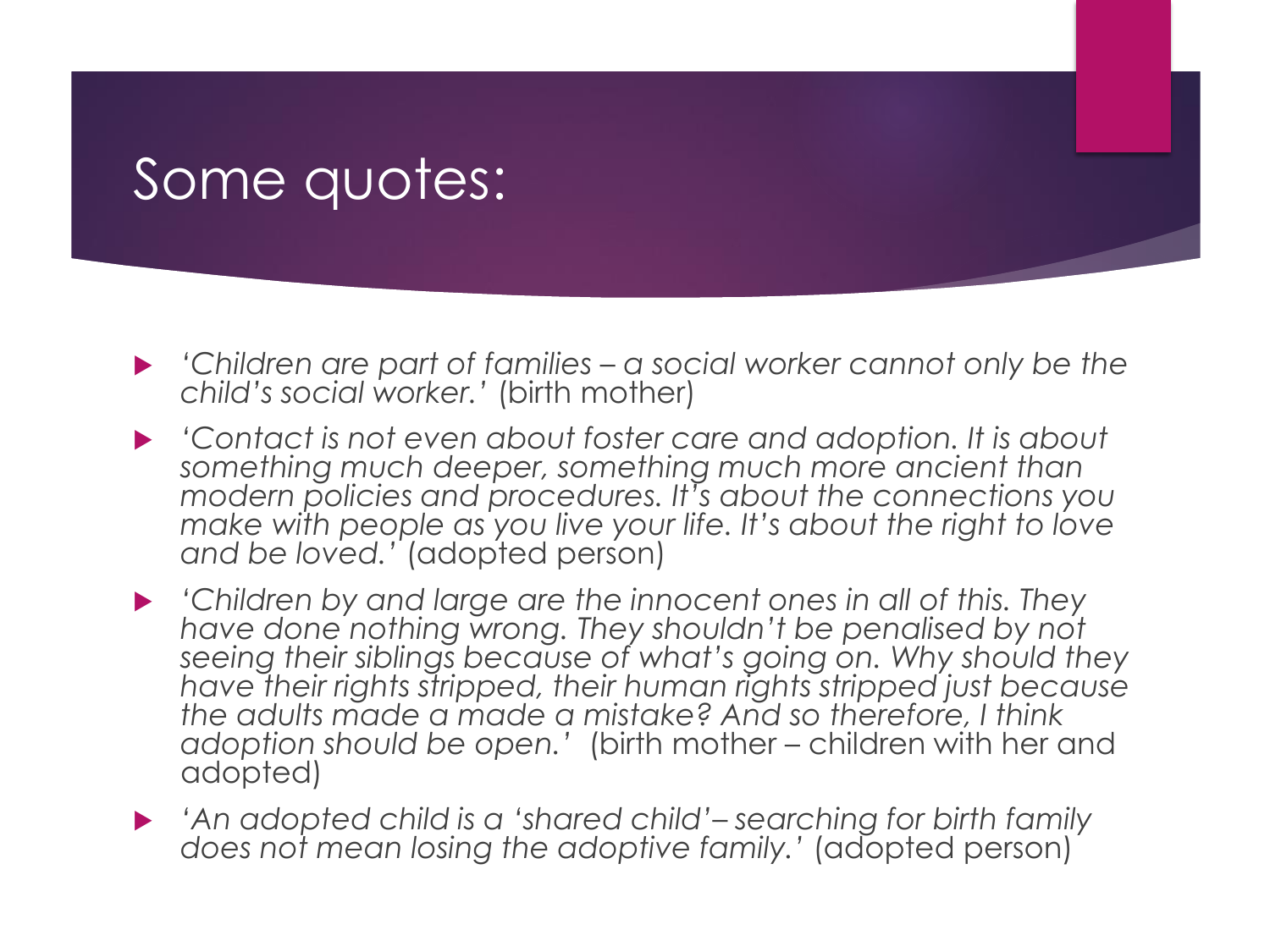# Other Professionals and Organisations

- Similar messages to other groups:
	- ❖ The impact of austerity, diminishing support services and a risk averse climate on families and prevention of children coming into care.
	- ❖ The importance of post adoption support for all on a life-long basis
	- ❖ Need to re-think contact and move away from formulaic responses to more flexible individualised plans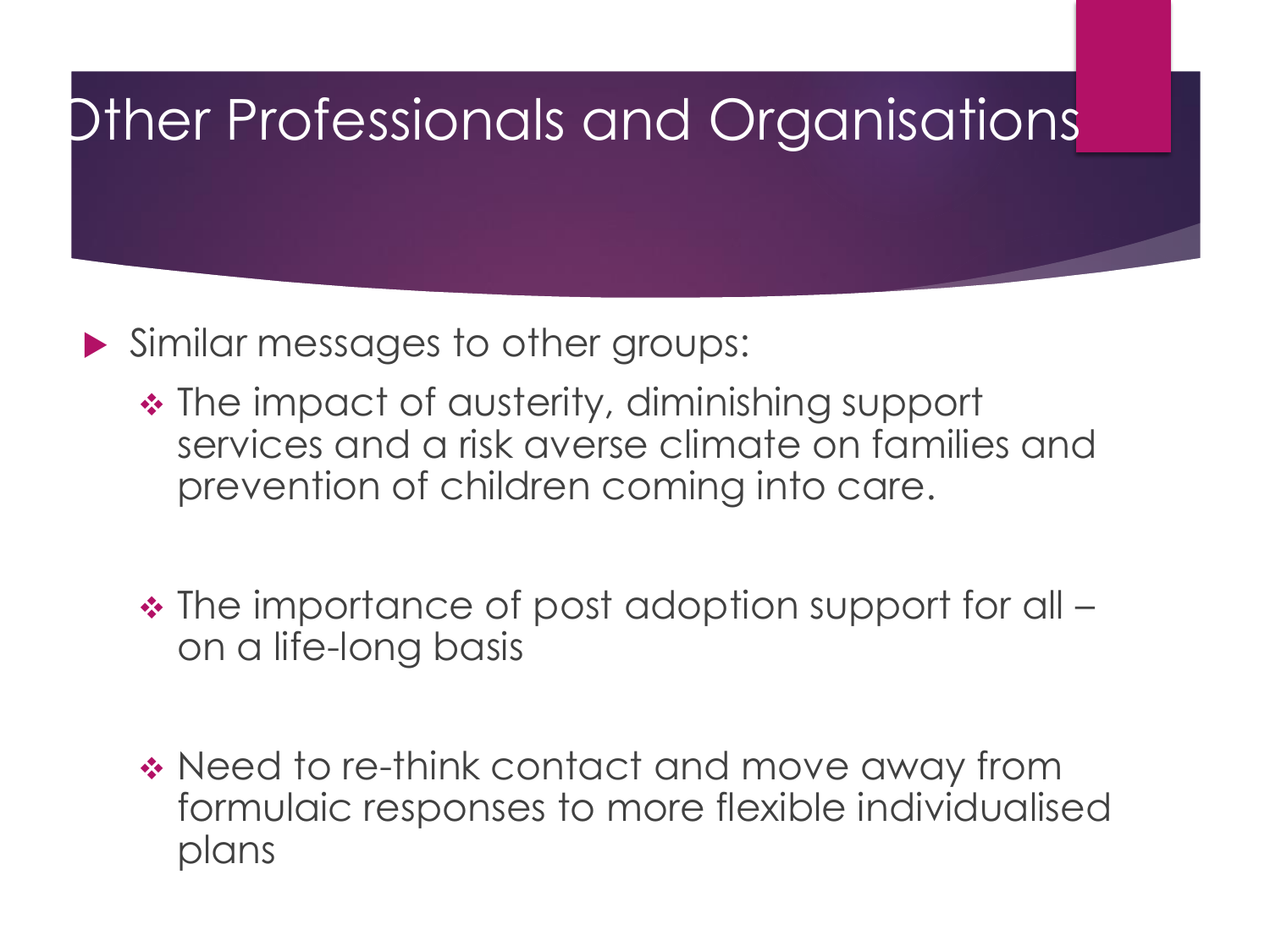## We can do things differently

Some examples:

- ▶ Family Drug and Alcohol Court (FDAC) a more ethically sound process
- **Specialist resources for working with parents with** learning difficulties (CHANGE)
- The lessons learned from developing support services for birth parents
- Exploration of use of alternative ways to support families (e.g. short breaks/respite care)